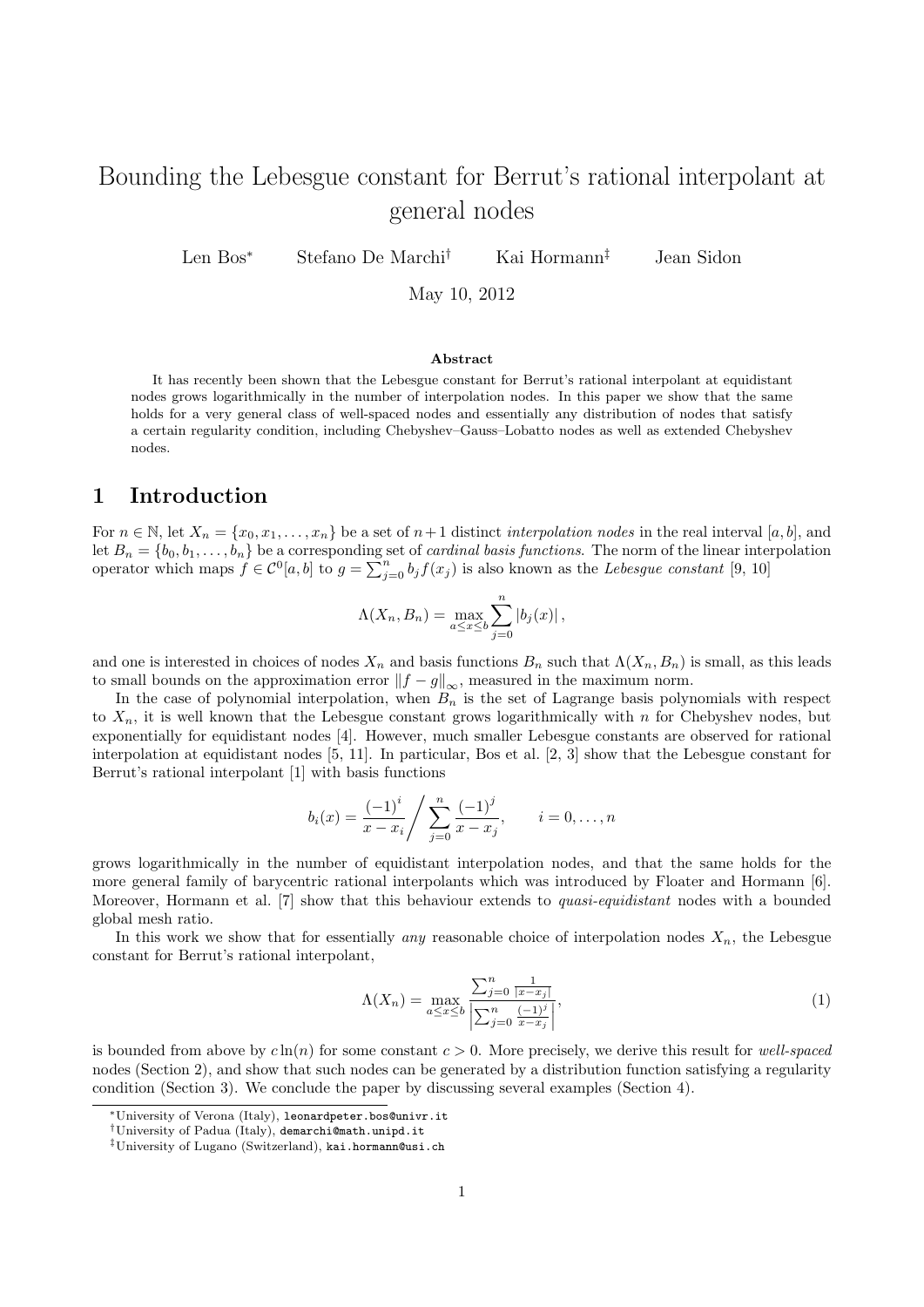#### 1.1 Preliminaries

Without loss of generality we assume that the nodes in  $X_n$  are ordered,

$$
x_0 < x_1 < \cdots < x_n
$$

and that  $x_0 = 0$  and  $x_n = 1$ , because the Lebesgue constant in (1) is invariant with respect to linear transformations of the interpolations nodes. We further denote the length of the k-th subinterval by

$$
h_k = x_{k+1} - x_k, \qquad k = 0, \dots, n-1
$$
\n(2)

and restrict our discussion to the interpolation interval  $[a, b] = [x_0, x_n] = [0, 1].$ 

Following the approach in [2], let us introduce the functions

$$
N_k(x) = (x - x_k)(x_{k+1} - x) \sum_{j=0}^{n} \frac{1}{|x - x_j|}
$$

and

$$
D_k(x) = (x - x_k)(x_{k+1} - x) \left| \sum_{j=0}^{n} \frac{(-1)^j}{x - x_j} \right|
$$

for  $x_k < x < x_{k+1}$  and  $k = 0, \ldots, n-1$ , and observe that the Lebesgue constant (1) satisfies

$$
\Lambda(X_n) = \max_{k=0,\dots,n-1} \max_{x_k < x < x_{k+1}} \frac{N_k(x)}{D_k(x)}.
$$

Our general goal is to establish the bounds

$$
N_k(x) \le c_1 h_k \ln(n)
$$

and

$$
D_k(x) \ge c_2 h_k,
$$

where the constants  $c_1 > 0$  and  $c_2 > 0$  are independent of x, k, and n. To this end, it helps to recall from [2] that

$$
N_k(x) = h_k + (x - x_k)(x_{k+1} - x) \left( \sum_{j=0}^{k-1} \frac{1}{x - x_j} + \sum_{j=k+2}^n \frac{1}{x_j - x} \right)
$$
(3)

and from [7] that

$$
D_k(x) = (x - x_k)(x_{k+1} - x) \left[ \dots + \left( -\frac{1}{x - x_{k-3}} + \frac{1}{x - x_{k-2}} \right) + \left( -\frac{1}{x - x_{k-1}} + \frac{1}{x - x_k} \right) + \left( \frac{1}{x - x_{k+1}} - \frac{1}{x - x_{k+2}} \right) + \left( \frac{1}{x - x_{k+3}} - \frac{1}{x - x_{k+4}} \right) + \dots \right]
$$
  
\n
$$
\ge (x - x_k)(x_{k+1} - x) \left[ \left( -\frac{1}{x - x_{k-1}} + \frac{1}{x - x_k} \right) + \left( \frac{1}{x_{k+1} - x} - \frac{1}{x_{k+2} - x} \right) \right]
$$
  
\n
$$
= h_k - (x - x_k)(x_{k+1} - x) \left( \frac{1}{x - x_{k-1}} + \frac{1}{x_{k+2} - x} \right),
$$
  
\n(4)

because all paired terms are positive for  $x_k < x < x_{k+1}$ . We remark that one of the two terms in the last factor is missing in the cases  $k = 0$  and  $k = n - 1$ , but as the factor will be smaller then, we can safely ignore this detail in the subsequent discussion.

### 2 Well-spaced nodes

**Definition 2.1.** For each  $n \in \mathbb{N}$ , let  $X_n$  be a set of interpolation nodes. We then say that  $X = (X_n)_{n \in \mathbb{N}}$  is a family of well-spaced nodes, if there exist constants  $C, R \geq 1$ , independent of n, such that the three conditions

$$
\frac{x_{k+1} - x_k}{x_{k+1} - x_j} \le \frac{C}{k+1-j}, \qquad j = 0, \dots, k, \quad k = 0, \dots, n-1,
$$
\n(5)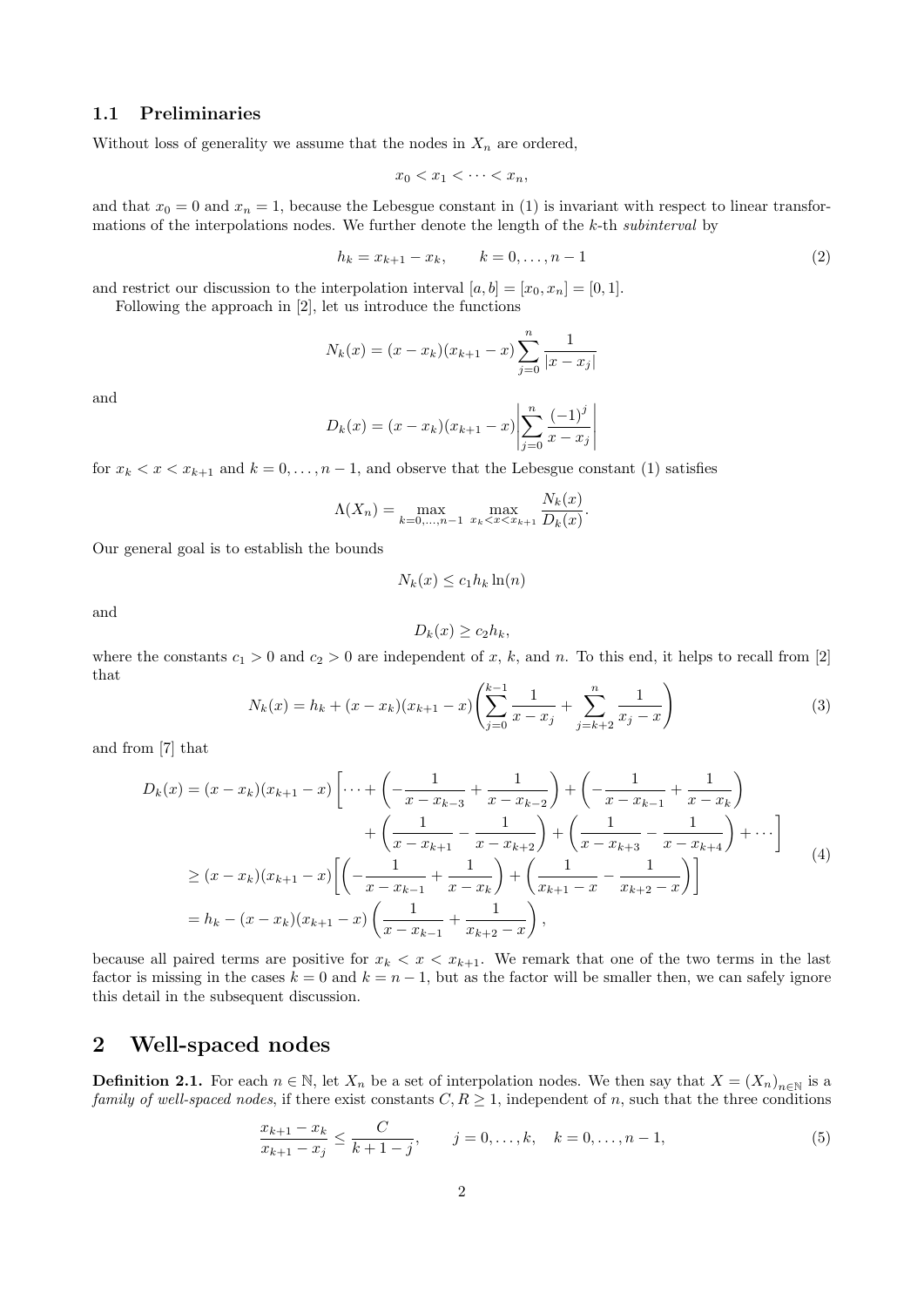$$
\frac{x_{k+1} - x_k}{x_j - x_k} \le \frac{C}{j - k}, \qquad j = k + 1, \dots, n, \quad k = 0, \dots, n - 1,\tag{6}
$$

$$
\frac{1}{R} \le \frac{x_{k+1} - x_k}{x_k - x_{k-1}} \le R, \qquad k = 1, \dots, n-1
$$
\n(7)

hold for each set of nodes  $X_n$ .

This definition includes equidistant nodes (with smallest possible constants  $C = R = 1$ ), but it also covers Chebyshev–Gauss–Lobatto nodes and extended Chebyshev nodes, as shown in Section 4.

**Theorem 2.2.** If  $X = (X_n)_{n \in \mathbb{N}}$  is a family of well-spaced nodes, then there exists a constant  $c > 0$  such that

$$
\Lambda(X_n) \leq c \ln(n)
$$

for any  $n \geq 2$ .

Proof. We will actually show, more precisely, that

$$
\Lambda(X_n) \le (R+1)(1+2C\ln(n)),\tag{8}
$$

where  $R$  and  $C$  are the constants defining  $X$  as well-spaced in Definition 2.1. The claim then follows by letting  $c = 2(R + 1)(C + 1).$ 

Let  $x_k < x < x_{k+1}$  for some k. From (3) we get

$$
N_k(x) = h_k + (x_{k+1} - x) \sum_{j=0}^{k-1} \frac{x - x_k}{x - x_j} + (x - x_k) \sum_{j=k+2}^n \frac{x_{k+1} - x_j}{x_j - x}
$$
  
\n
$$
\leq h_k + (x_{k+1} - x_k) \sum_{j=0}^{k-1} \frac{x_{k+1} - x_k}{x_{k+1} - x_j} + (x_{k+1} - x_k) \sum_{j=k+2}^n \frac{x_{k+1} - x_k}{x_j - x_k}
$$
  
\n
$$
= h_k \left( 1 + \sum_{j=0}^{k-1} \frac{x_{k+1} - x_k}{x_{k+1} - x_j} + \sum_{j=k+2}^n \frac{x_{k+1} - x_k}{x_j - x_k} \right).
$$

It then follows from conditions (5) and (6) in Definition 2.1 that

$$
N_k(x) \le h_k\left(1 + \sum_{j=0}^{k-1} \frac{C}{k+1-j} + \sum_{j=k+2}^n \frac{C}{j-k}\right) \le h_k\left(1 + 2C\sum_{j=2}^n \frac{1}{j}\right) \le h_k\left(1 + 2C\ln n\right) \le c_1 h_k \ln(n)
$$

with the constant  $c_1 = 2(C + 1) > 0$ .

To bound  $D_k(x)$  from below, we consider the function

$$
g(x) = (x - x_k)(x_{k+1} - x) \left( \frac{1}{x - x_{k-1}} + \frac{1}{x_{k+2} - x} \right)
$$
  
= 
$$
\frac{(x - x_k)(x_{k+1} - x)}{(x - x_{k-1})(x_{k+2} - x)} (x_{k+2} - x_{k-1})
$$
  
= 
$$
\frac{1}{\left(1 + \frac{x_k - x_{k-1}}{x - x_k}\right) \left(1 + \frac{x_{k+2} - x_{k+1}}{x_{k+1} - x}\right)} (x_{k+2} - x_{k-1})
$$
  
= 
$$
\frac{h_{k-1} + h_k + h_{k+1}}{\left(1 + \frac{h_{k-1}}{x - x_k}\right) \left(1 + \frac{h_{k+1}}{x_{k+1} - x}\right)}.
$$

Let us assume that  $h_{k-1} \leq h_{k+1}$  and note that the other case can be treated similarly, due to the apparent symmetry of  $g(x)$  with respect to  $h_{k-1}$  and  $h_{k+1}$ . It is then straightforward to verify that we can bound  $g(x)$ from above by replacing  $h_{k+1}$  with  $h_{k-1}$ ,

$$
g(x) \le \frac{h_{k-1} + h_k + h_{k-1}}{\left(1 + \frac{h_{k-1}}{x - x_k}\right)\left(1 + \frac{h_{k-1}}{x_{k+1} - x}\right)},
$$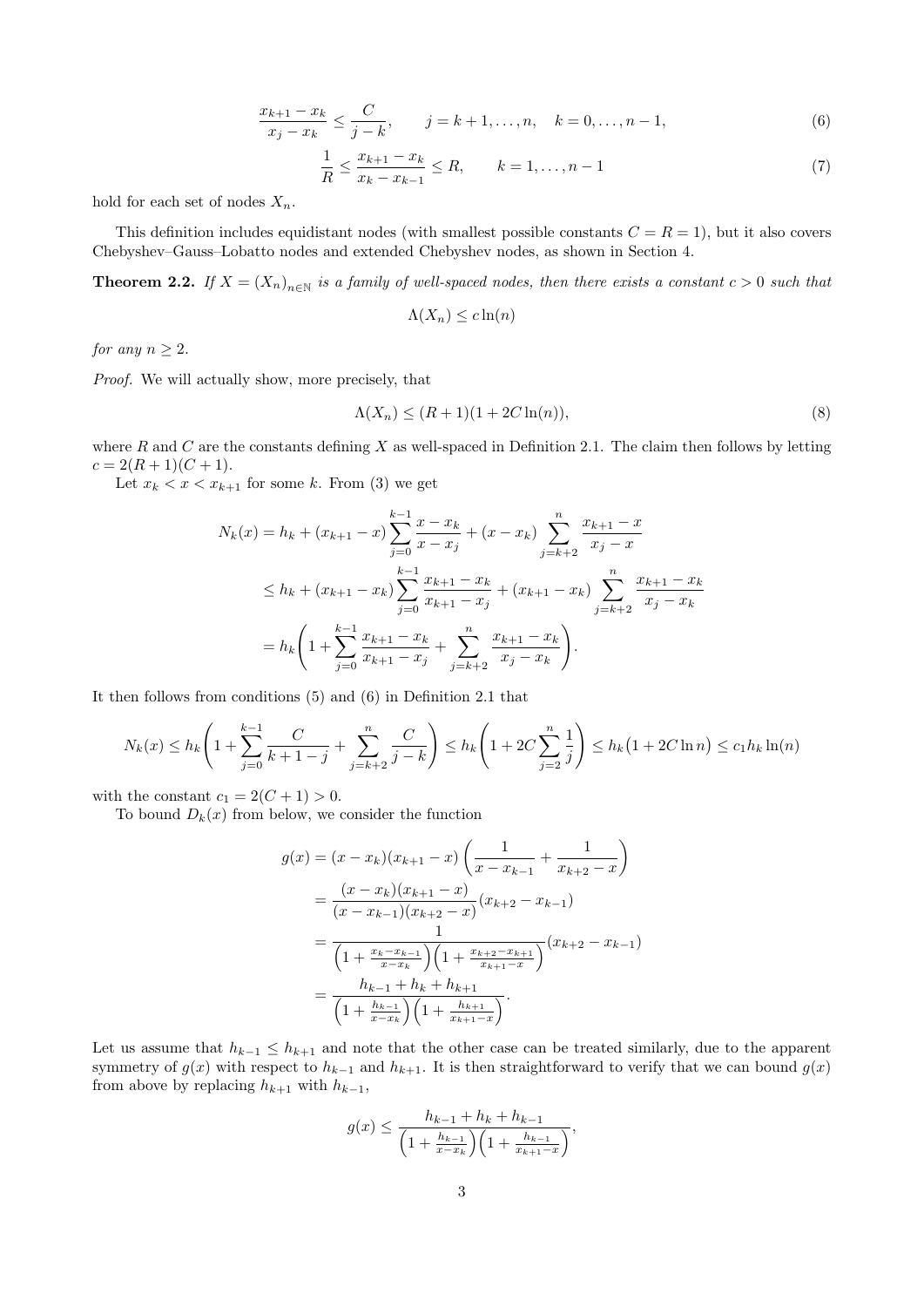and that this upper bound attains its maximum at  $x^* = (x_k + x_{k+1})/2$ . Hence,

$$
g(x) \le \frac{h_{k-1} + h_k + h_{k-1}}{\left(1 + \frac{h_{k-1}}{x^* - x_k}\right)\left(1 + \frac{h_{k-1}}{x_{k+1} - x^*}\right)} = \frac{2h_{k-1} + h_k}{\left(1 + \frac{h_{k-1}}{h_k/2}\right)\left(1 + \frac{h_{k-1}}{h_k/2}\right)} = \frac{h_k^2(2h_{k-1} + h_k)}{\left(2h_{k-1} + h_k\right)^2} = \frac{h_k^2}{2h_{k-1} + h_k}
$$

It then follows from (4) and the upper bound in condition (7) that

$$
D_k(x) \ge h_k - \frac{h_k^2}{2h_{k-1} + h_k} = \frac{2h_{k-1}h_k}{2h_{k-1} + h_k} \ge \frac{h_{k-1}h_k}{h_{k-1} + h_k} = \frac{h_k}{1 + h_k/h_{k-1}} \ge \frac{h_k}{1 + R} = c_2h_k
$$

for the constant  $c_2 = 1/(R+1) > 0$ . Note that the lower bound in condition (7) is required to ensure  $h_k/h_{k+1} \leq R$  for  $k = 0, \ldots, n-2$ , which in turn is needed in the other case when  $h_{k-1} > h_{k+1}$ .  $\Box$ 

### 3 Generating well-spaced nodes

Theorem 2.2 guarantees that the Lebesgue constant for Berrut's rational interpolant grows logarithmically in the number of interpolation nodes in case they are well-spaced, but the question remains how general the latter property really is. It turns out, though, that being well-spaced is nothing special, as the three conditions in Definition 2.1 are satisfied by essentially any reasonable choice of interpolation nodes. To this end, let us consider families of nodes which are derived by equidistantly sampling some given function.

**Definition 3.1.** We say that a function  $F \in C[0,1]$  is a distribution function if it is a strictly increasing bijection on the interval [0, 1].

Given a distribution function F and some  $n \in \mathbb{N}$ , we define the associated interpolation nodes  $X_n = X_n(F)$ by setting

$$
x_k := F(k/n), \qquad k = 0, \dots, n. \tag{9}
$$

.

By Definition 3.1, these nodes are ordered and satisfy our assumption  $x_0 = 0$  and  $x_1 = 1$ . As shown in Section 4.2, there exist distribution functions that yield node sets for which the Lebesgue constant in (1) grows faster than logarithmically with  $n$ , but this behaviour can be ruled out by the following regularity condition.

**Definition 3.2.** We say that a distribution function F is regular, if  $F \in C^1[0,1]$  and F' has a finite number of zeros  $T = \{t_1, t_2, \ldots, t_l\} \subset [0, 1]$  with finite multiplicities. That is,  $F'(t) > 0$  for  $t \in [0, 1] \setminus T$  and there exist positive real numbers  $r_1, r_2, \ldots, r_l$ , such that  $G_j(t) = F'(t)/|t-t_j|^{r_j}$  is continuous with  $\lim_{t \to t_j} G_j(t) > 0$  for  $j = 1, \ldots, l$ .

We now prove two properties of regular distribution functions, which later help to establish the three conditions from Definition 2.1. Note that some of the technical details in the proofs are provided in the Appendix.

**Proposition 3.3.** Let F be a regular distribution function. Then there exists a constant  $C > 0$  such that

$$
\frac{F[x,y]}{F[x,z]}\leq C
$$

for all  $x, y, z \in [0, 1]$  with  $x > y \geq z$ .

*Proof.* Since  $F \in C^1[0,1]$ , the divided difference  $F[u, v]$  is a continuous bivariate function. By Definition 3.2,  $F[u, v] \geq 0$  for any  $(u, v) \in [0, 1]^2$  and  $F[u, v] = 0$  if and only if  $u = v \in T$ . Hence, the trivariate function

$$
G(x, y, z) = \frac{F[x, y]}{F[x, z]}
$$

is continuous on  $[0,1]^3 \setminus E$ , where  $E = \{(x,y,x) \in [0,1]^3 : x \in T\}$ .

To construct a "safety margin" around the singularities of G at E, let us fix  $\delta > 0$ , such that the open intervals  $I_j = (t_j - \delta, t_j + \delta)$  are mutually disjoint for  $j = 1, \ldots, l$ , and consider the set

$$
D := [0,1]^3 \setminus \bigcup_{j=1}^l (I_j \times [0,1] \times I_j).
$$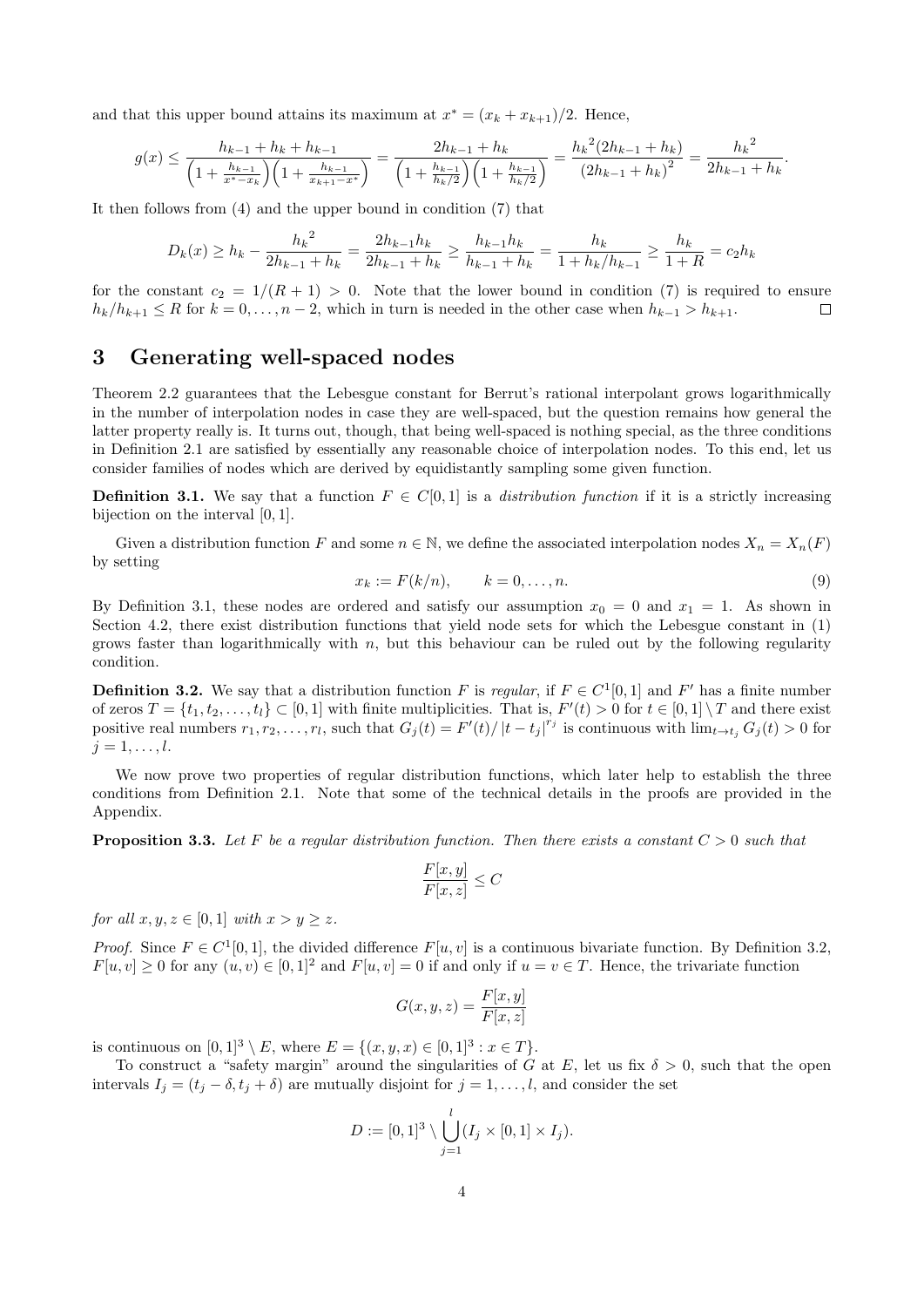As  $G$  is continuous, it has an upper bound  $C_0$  on the compact set  $D$ , and we need only analyse what happens near the set  $E$ .

To this end, we first note that Definition 3.2 guarantees

$$
m = \min_{j=1,\dots,l} \left( \inf_{t \in I_j} \frac{F'(t)}{|t - t_j|^{r_j}} \right) \quad \text{and} \quad M = \max_{j=1,\dots,l} \left( \sup_{t \in I_j} \frac{F'(t)}{|t - t_j|^{r_j}} \right) \tag{10}
$$

to be positive real numbers. Suppose now that  $x, z \in I_j \cap [0, 1]$  for some  $j \in \{1, ..., l\}$  and  $x > y \geq z$ . Then,

$$
F[x,y] = \frac{1}{x-y} \int_{y}^{x} F'(t)dt \le \frac{M}{x-y} \int_{y}^{x} |t-t_j|^{r_j} dt = \frac{M}{x-y} \int_{y-t_j}^{x-t_j} |t|^{r_j} dt
$$

and

$$
F[x,z] = \frac{1}{x-z} \int_z^x F'(t) dt \ge \frac{m}{x-z} \int_z^x |t-t_j|^{r_j} dt = \frac{m}{x-z} \int_{z-t_j}^{x-t_j} |t|^{r_j} dt,
$$

so that

$$
G(x, y, z) = \frac{F[x, y]}{F[x, z]} \le \frac{M}{m} 2(r_j + 1) =: C_j
$$

by Lemma A.2. The statement then follows by letting  $C = \max(C_0, C_1, \ldots, C_l)$ .

**Proposition 3.4.** Let F be a regular distribution function. Then there exist some  $\varepsilon > 0$  and a constant  $R > 0$ such that

$$
\frac{1}{R} \le \frac{F[x, x+s]}{F[x-s, x]} \le R
$$

for all  $s \in [0, \varepsilon]$  and  $x \in [s, 1-s]$ .

Proof. By arguments similar to the ones used in the proof of Proposition 3.3, the bivariate function

$$
G(x,s) = \frac{F[x,x+s]}{F[x-s,x]}
$$

is continuous, apart from the singularities at  $\{(x,0): x \in T\}$ . Note that for  $x \notin T$ , we have  $F'(x) > 0$ , hence  $G(x, 0) = F'(x)/F'(x) = 1$ . We consider again the mutually disjoint intervals  $I_j = (t_j - \delta, t_j + \delta)$  for  $j = 1, \ldots, l$  around the zeros of  $F'$ , fix  $\varepsilon = \delta/2$ , and define

$$
D := \{ (x, s) : s \in [0, \varepsilon], x \in [s, 1 - s] \setminus \cup_{j=1}^{l} I_j \}.
$$

As G is continuous and positive on the compact set D, there exists some  $R_0 > 0$  such that

$$
\frac{1}{R_0} \le G(x, s) \le R_0, \qquad (x, s) \in D,
$$

and it remains to analyse the behaviour of  $G$  near the singularities.

To this end, let  $s \in [0, \varepsilon]$  and  $x \in I_j \cap [s, 1-s]$  for some  $j \in \{1, \ldots, l\}$ . Then,

$$
G(x,s) = \frac{F(x+s) - F(x)}{F(x) - F(x-s)} = \frac{\int_x^{x+s} F'(t)dt}{\int_{x-s}^x F'(t)dt} \le \frac{M}{m} \frac{\int_x^{x+s} |t|^{r_j} dt}{\int_{x-s}^x |t|^{r_j} dt}
$$

with the constants  $m, M > 0$  from (10), and further

$$
G(x,s) \le \frac{M}{m} 3^{r_j+1} =: R_j
$$

by Lemma A.4. Similarly, we also have

$$
G(x,s) \ge \frac{m}{M} \frac{\int_x^{x+s} |t|^{r_j} dt}{\int_{x-s}^{x} |t|^{r_j} dt} \ge \frac{m}{M} 3^{-(r_j+1)} = \frac{1}{R_j},
$$

5

so that the statement follows by letting  $R = \max(R_0, R_1, \ldots, R_l)$ .

 $\Box$ 

 $\Box$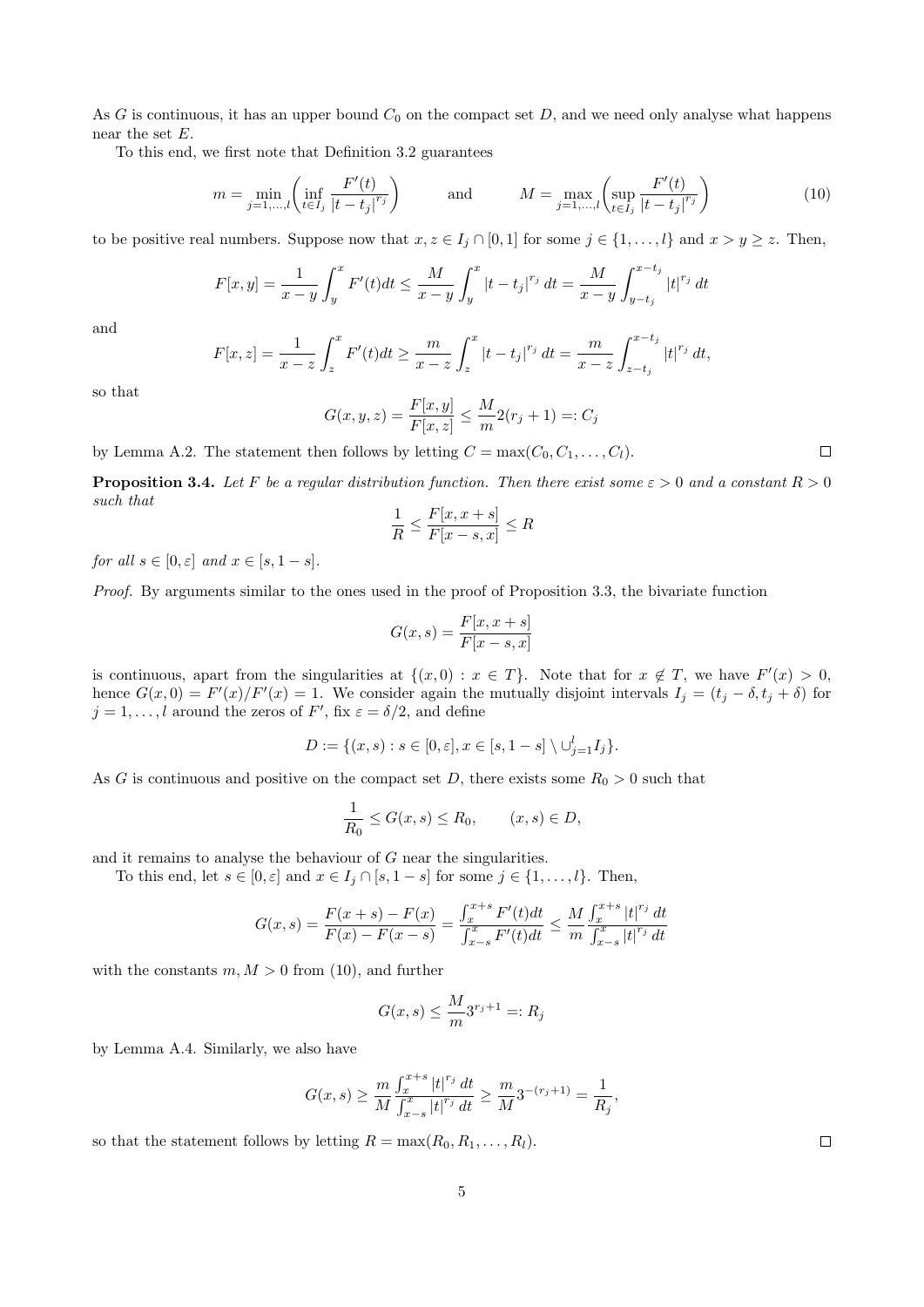

Figure 1: Lebesgue constant for Berrut's rational interpolant at  $n+1$  equidistant interpolation nodes, generated by the regular distribution function  $F_1(t) = t$  for  $1 \le n \le 50$ .

**Theorem 3.5.** Let F be a regular distribution function and  $X_n$  the associated interpolation nodes from (9) for any  $n \in \mathbb{N}$ . Then the family of nodes  $X = (X_n)_{n \in \mathbb{N}}$  is well-spaced.

Proof. We must show the three conditions of well-spaced nodes in Definition 2.1. For condition (5), note that we may write

$$
\frac{x_{k+1} - x_k}{x_{k+1} - x_j} = \frac{F(\frac{k+1}{n}) - F(\frac{k}{n})}{F(\frac{k+1}{n}) - F(\frac{j}{n})} = \frac{\frac{1}{n}F(\frac{k}{n}, \frac{k+1}{n})}{\frac{k+1-j}{n}F(\frac{j}{n}, \frac{k+1}{n})} = \frac{F(\frac{k}{n}, \frac{k+1}{n})}{F(\frac{j}{n}, \frac{k+1}{n})} \frac{1}{k+1-j},
$$

and then this condition follows from Proposition 3.3 with  $x = (k+1)/n$ ,  $y = k/n$ , and  $z = j/n$ . Condition (6) can be shown analogously by noticing that  $x_k = \tilde{x}_{n-k}$ , where  $\tilde{X}_n = {\tilde{x}_0, \tilde{x}_1, \ldots, \tilde{x}_n}$  are the interpolation nodes generated by the regular distribution function  $\tilde{F}(t) = 1 - F(1 - t)$ . For condition (7), we write, similar as above,

$$
\frac{x_{k+1} - x_k}{x_k - x_{k-1}} = \frac{F\left[\frac{k}{n}, \frac{k+1}{n}\right]}{F\left[\frac{k-1}{n}, \frac{k}{n}\right]},
$$

and conclude from Proposition 3.4 with  $x = k/n$  and  $s = 1/n$  that this condition holds for all  $n \ge 1/\varepsilon$ , where  $\varepsilon$  is the constant introduced in Proposition 3.4. But as the number of remaining cases for  $n < 1/\varepsilon$  is finite, we can enlarge the constant  $R$  from Proposition 3.4 so that it also covers these cases, and then condition  $(7)$ holds for all  $n \in \mathbb{N}$ .  $\Box$ 

### 4 Examples

#### 4.1 Regular distributions

The simplest example of a regular distribution function is the function  $F_1(t) = t$ , which generates equidistant nodes (see Figure 1). For these nodes, it has already been shown by Bos et al. [2] that the Lebesgue constant for Berrut's rational interpolant grows logarithmically, and their upper bound is even tighter than our general upper bound in Theorem 2.2. However, the results from the previous sections allow us to handle more general node distributions.

For example, Bos et al. [2] report numerical tests which show that the Lebesgue constant grows logarithmically with  $n$  for logarithmically distributed interpolation nodes. As these nodes are in fact generated by the distribution function  $F_2(t) = \ln(1 + t(e - 1))$ , which clearly is regular because  $F'_2(t)$  is strictly positive, Theorems 2.2 and 3.5 now provide a proof of this behaviour (see Figure 2).

As a second example, consider the function  $F_3(t) = (1-\cos(\pi t))/2$ , which is a regular distribution function by Definition 3.2, as its first derivative has  $l = 2$  zeros at  $t_1 = 0$  and  $t_2 = 1$  with multiplicities  $r_1 = r_2 = 1$ . This function generates the extrema of the Chebyshev polynomials (of the first kind), mapped to [0, 1],

$$
x_k = (1 - \cos(k\pi/n))/2, \qquad k = 0, \ldots, n,
$$

which are also known as *Chebyshev–Gauss–Lobatto nodes* or *Clenshaw–Curtis nodes* (see Figure 3). By Theorem 3.5, these nodes are well-spaced, and so the Lebesgue constant  $(1)$  grows logarithmically with  $n$ , due to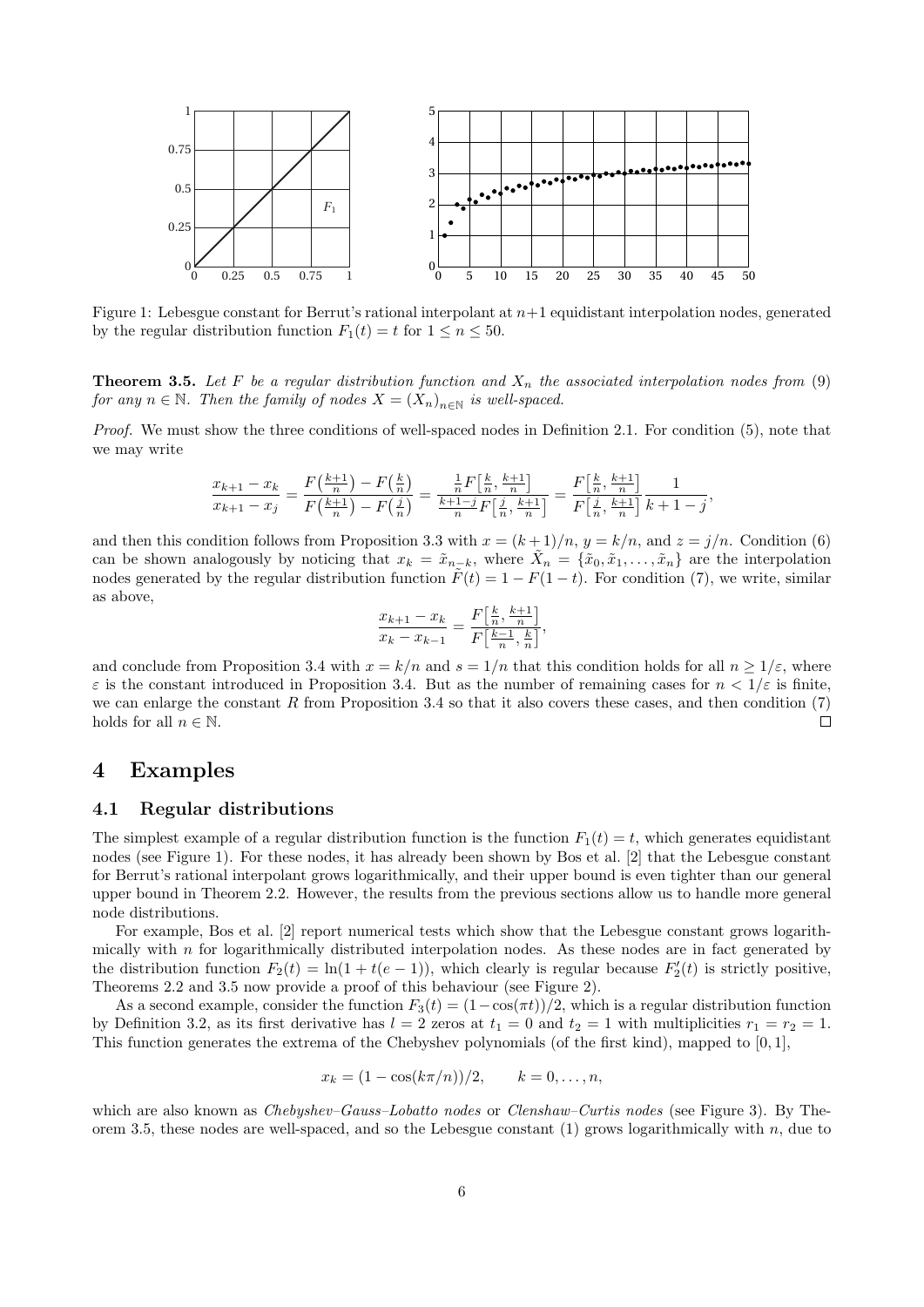

Figure 2: Lebesgue constant for Berrut's rational interpolant at  $n + 1$  interpolation nodes, generated by the regular distribution function  $F_2(t) = \ln(1 + t(e - 1))$  for  $1 \le n \le 50$ .



Figure 3: Lebesgue constant for Berrut's rational interpolant at  $n + 1$  Chebyshev–Gauss–Lobatto nodes, generated by the regular distribution function  $F_3(t) = (1 - \cos(\pi t))/2$  for  $1 \le n \le 50$ .

Theorem 2.2. Following the proofs of Propositions 3.3 and 3.4, using  $\delta = 1/2$  and  $\varepsilon = 1/4$ , the constants in Definition 3.2 turn out to be  $C = 2\pi$  and  $R = 9\pi/2$  for this node distribution, leading to the upper bound

$$
\Lambda(X_n) \le (9\pi/2 + 1)(1 + 4\pi \ln(n)),
$$

according to (8). Admittedly, this bound is not very tight, and it requires further investigations to derive better upper bounds.

#### 4.2 Non-regular distributions

While the regularity condition for distribution functions in Definition 3.2 is clearly sufficient for the associated nodes to be well-spaced and the growth of the Lebesgue constant to be logarithmic (see Theorems 2.2 and 3.5), we believe that this condition is also necessary. To this end, let us consider the distribution function

$$
F_4(t) = \begin{cases} 0, & t = 0, \\ \exp(1 - 1/t), & 0 < t \le 1. \end{cases}
$$
 (11)

This function is  $C^{\infty}$ -flat at the origin and hence not regular in our sense, because its derivative has a zero with infinite multiplicity at  $t = 0$ . For these nodes, the numerical estimates in Figure 4 indicate that the Lebesgue constant for Berrut's rational interpolant grows exponentially with  $n$ .

However, the line between exponential and logarithmic growth seems to be very thin, as a second example demonstrates. The distribution function

$$
F_5(t) = \frac{1}{2} \begin{cases} 1 - \exp(1 + 1/(2t - 1)), & 0 \le t < 1/2, \\ 1, & t = 1/2, \\ 1 + \exp(1 - 1/(2t - 1)), & 1/2 < t \le 1. \end{cases}
$$
(12)

is not regular, because its derivative has a zero with infinite multiplicity at  $t = 1/2$ , and we observe in Figure 5 that the corresponding Lebesgue constant grows exponentially with  $n$ . But this is true only for odd  $n$ , while for even  $n$  the growth seems to be only logarithmic.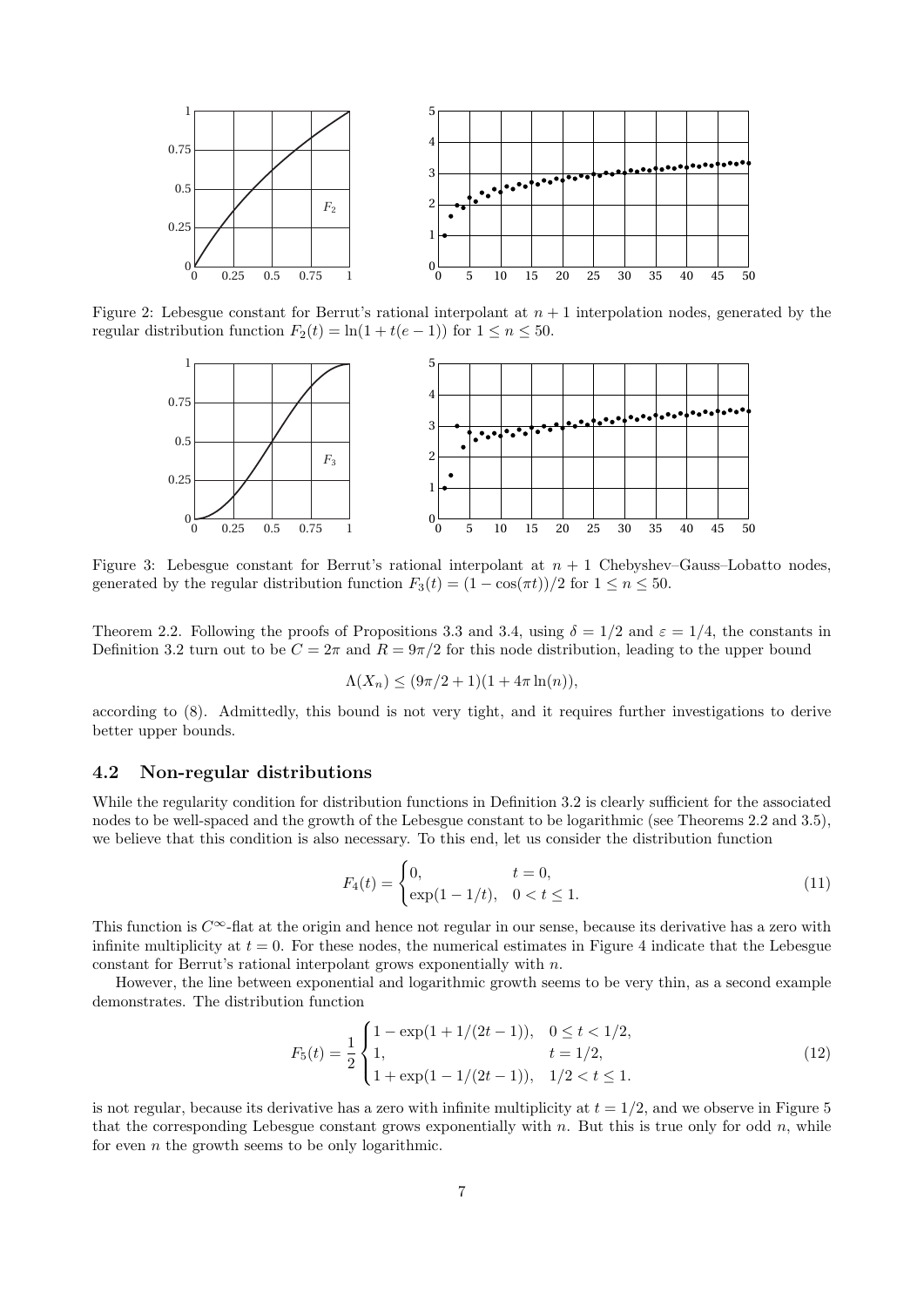

Figure 4: Lebesgue constant for Berrut's rational interpolant at  $n + 1$  interpolation nodes, generated by the non-regular distribution function  $F_4$  in (11) for  $1 \le n \le 50$ . Note that the ordinate is plotted in logarithmic scale, so that the linear growth observed in the plot corresponds to an exponential growth of the values themselves.



Figure 5: Lebesgue constant for Berrut's rational interpolant at  $n + 1$  interpolation nodes, generated by the non-regular distribution function  $F_5$  in (12) for  $1 \le n \le 35$ . As in Figure 4, the growth is exponential, but only for odd  $n$ , while the values seem to grow logarithmically for even  $n$ .

#### 4.3 Extended Chebyshev nodes

Besides nodes that are generated by regular distribution functions, we can also verify directly if a given family of nodes is well-spaced. For example, the Chebyshev nodes, mapped to  $[0, 1]$ , which are also known as *extended* Chebyshev nodes [4] and given by

$$
x_k = \frac{1}{2} \left[ 1 - \cos \left( \frac{2k+1}{2n+2} \pi \right) \right/ \cos \left( \frac{1}{2n+2} \pi \right) \right], \qquad k = 0, \dots, n,
$$
 (13)

are not generated by a distribution function, but they are still well-spaced, as the following propositions confirm. Therefore, it follows from Theorem 2.2 that the Lebesgue constant for Berrut's rational interpolant at these nodes grows logarithmically (see Figure 6), as already observed numerically by Bos et al. [2].

Proposition 4.1. For the extended Chebyshev nodes in (13),

$$
\frac{x_{k+1} - x_k}{x_{k+1} - x_j} \le \frac{\pi^2/2}{k+1-j}, \qquad j = 0, \dots, k, \quad k = 0, \dots, n-1,
$$

for any  $n \in \mathbb{N}$ . That is, condition (5) of Definition 2.1 holds with  $C = \pi^2/2$ .

Proof. First note that

$$
\frac{x_{k+1} - x_k}{x_{k+1} - x_j} = \frac{\cos\left(\frac{2k+1}{2n+2}\pi\right) - \cos\left(\frac{2k+3}{2n+2}\pi\right)}{\cos\left(\frac{2j+1}{2n+2}\pi\right) - \cos\left(\frac{2k+3}{2n+2}\pi\right)} = \frac{\sin\left(\frac{2k+2}{2n+2}\pi\right)\sin\left(\frac{1}{2n+2}\pi\right)}{\sin\left(\frac{k+j+2}{2n+2}\pi\right)\sin\left(\frac{k-j+1}{2n+2}\pi\right)}.
$$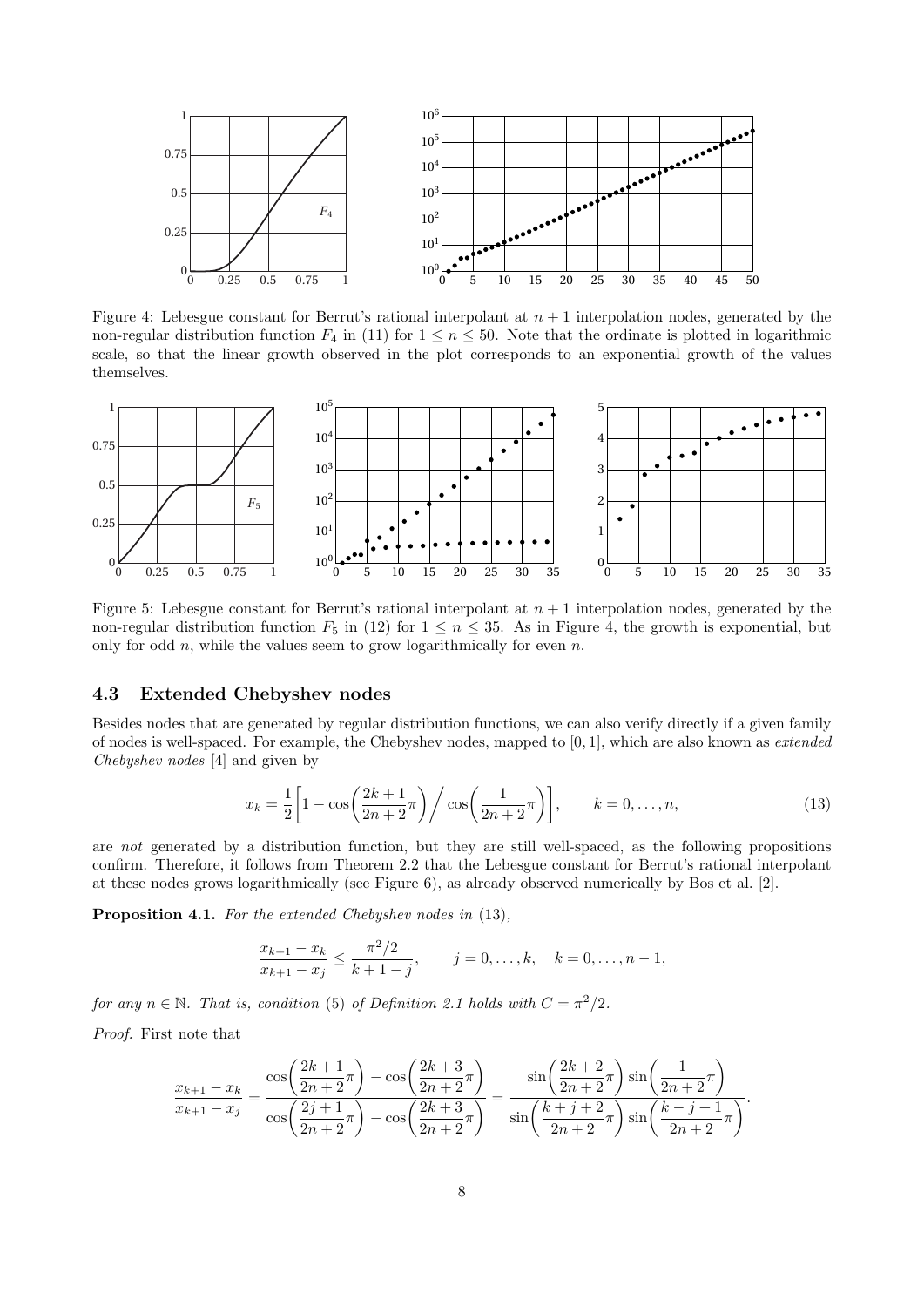

Figure 6: Lebesgue constant for Berrut's rational interpolant at  $n+1$  extended Chebyshev nodes for  $1 \le n \le 50$ .

Moreover, for the considered ranges of j and k, we always have  $k-j+1 \leq n+1$ , hence  $\frac{k-j+1}{2n+2}\pi \leq \frac{\pi}{2}$ . Now, if in addition  $\frac{k+j+2}{2n+2}\pi \leq \frac{\pi}{2}$ , then using the inequality  $2\varphi/\pi \leq \sin(\varphi) \leq \varphi$  for  $\varphi \in [0, \pi/2]$ , we have

$$
\frac{x_{k+1} - x_k}{x_{k+1} - x_j} \le \frac{\left(\frac{2k+2}{2n+2}\pi\right)\left(\frac{1}{2n+2}\pi\right)}{\frac{2}{\pi}\left(\frac{k+j+2}{2n+2}\pi\right)\frac{2}{\pi}\left(\frac{k-j+1}{2n+2}\pi\right)} = \frac{\pi^2}{4}\frac{2k+2}{k+j+2}\frac{1}{k-j+1} \le \frac{\pi^2}{2}\frac{1}{k-j+1}.
$$

On the other hand, if  $\frac{k+j+2}{2n+2}\pi > \frac{\pi}{2}$ , then  $\frac{2k+2}{2n+2}\pi > \frac{k+j+2}{2n+2}\pi > \frac{\pi}{2}$ , and so

$$
\frac{\sin\left(\frac{2k+2}{2n+2}\pi\right)}{\sin\left(\frac{k+j+2}{2n+2}\pi\right)} \le 1,
$$

because  $\sin(\varphi)$  is decreasing on  $[\pi/2, \pi]$ . Therefore, in this case,

$$
\frac{x_{k+1} - x_k}{x_{k+1} - x_j} \le \frac{\sin\left(\frac{1}{2n+2}\pi\right)}{\sin\left(\frac{k-j+1}{2n+2}\pi\right)} \le \frac{\frac{1}{2n+2}\pi}{\frac{2}{\pi}\frac{k-j+1}{2n+2}\pi} = \frac{\pi}{2}\frac{1}{k-j+1}.
$$

 $\Box$ 

Note again that condition (6) in Definition 2.1 is entirely symmetric, hence we leave out the details.

Proposition 4.2. For the extended Chebyshev nodes in  $(13)$ ,

$$
\frac{1}{2} \le \frac{x_{k+1} - x_k}{x_k - x_{k-1}} \le 2, \qquad k = 1, \dots, n-1,
$$

for any  $n \geq 2$ . That is, condition (7) of Definition (2.1) holds with  $R = 2$ .

Proof. We first observe that

$$
\frac{x_{k+1} - x_k}{x_k - x_{k-1}} = \frac{\cos\left(\frac{2k+1}{2n+2}\pi\right) - \cos\left(\frac{2k+3}{2n+2}\pi\right)}{\cos\left(\frac{2k-1}{2n+2}\pi\right) - \cos\left(\frac{2k+1}{2n+2}\pi\right)} = \frac{2\sin\left(\frac{2k+2}{2n+2}\pi\right)\sin\left(\frac{1}{2n+2}\pi\right)}{2\sin\left(\frac{2k}{2n+2}\pi\right)\sin\left(\frac{1}{2n+2}\pi\right)} = \frac{\sin\left(\frac{k+1}{n+1}\pi\right)}{\sin\left(\frac{k}{n+1}\pi\right)},
$$

and further, with  $\theta = \frac{k\pi}{n+1} \in \left[\frac{\pi}{n+1}, \pi - \frac{2\pi}{n+1}\right],$ 

$$
\frac{x_{k+1} - x_k}{x_k - x_{k-1}} = \frac{\sin(\theta + \frac{\pi}{n+1})}{\sin(\theta)} = \cos\left(\frac{\pi}{n+1}\right) + \cot(\theta)\sin\left(\frac{\pi}{n+1}\right).
$$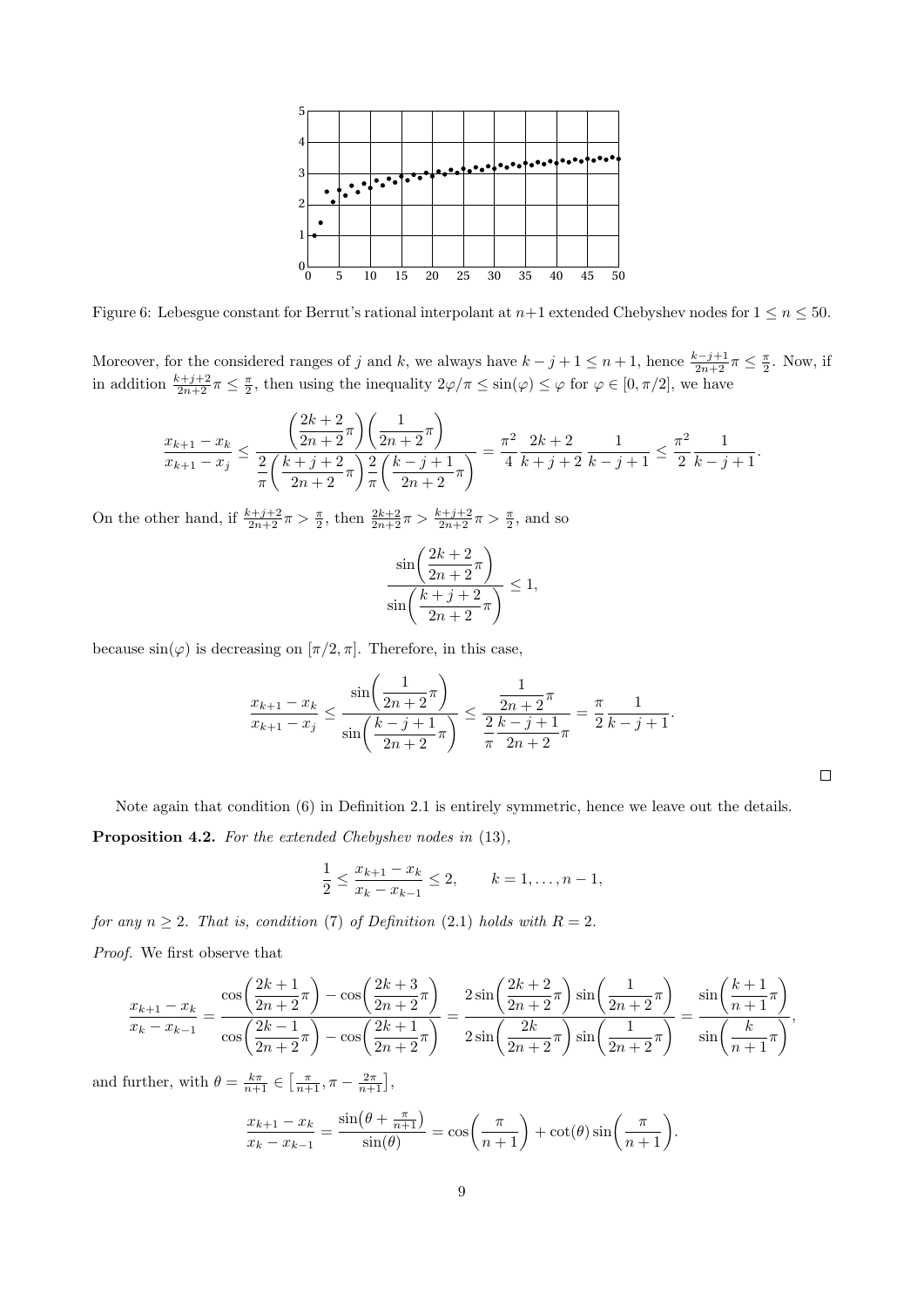As  $\cot(\varphi)$  is strictly decreasing on  $(0, \pi)$ , we conclude  $\cot(\theta) \leq \cot(\frac{\pi}{n+1})$ , hence

$$
\frac{x_{k+1} - x_k}{x_k - x_{k-1}} \le \cos\left(\frac{\pi}{n+1}\right) + \cot\left(\frac{\pi}{n+1}\right)\sin\left(\frac{\pi}{n+1}\right) = 2\cos\left(\frac{\pi}{n+1}\right) \le 2.
$$

Similarly,

$$
\frac{x_{k+1} - x_k}{x_k - x_{k-1}} \ge \cos\left(\frac{\pi}{n+1}\right) + \cot\left(\pi - \frac{2\pi}{n+1}\right)\sin\left(\frac{\pi}{n+1}\right) = \frac{1}{2}\sec\left(\frac{\pi}{n+1}\right) \ge \frac{1}{2}
$$

where we used the trigonometric identity  $\cos(\varphi) + \cot(\pi - 2\varphi)\sin(\varphi) = \sec(\varphi)/2$  with  $\varphi = \pi/(n+1)$ .  $\Box$ 

By (8), we therefore get the upper bound

$$
\Lambda(X_n) \le 3 + 3\pi^2 \ln(n)
$$

on the Lebesgue constant for Berrut's rational interpolant at extended Chebyshev nodes.

#### Acknowledgments

This work has been done with support of the 60% funds, year 2012 of the University of Padua, as well as those of the University of Verona.

### References

- [1] J.-P. Berrut. Rational functions for guaranteed and experimentally well-conditioned global interpolation. Comput. Math. Appl., 15(1):1–16, 1988.
- [2] L. Bos, S. De Marchi, and K. Hormann. On the Lebesgue constant of Berrut's rational interpolant at equidistant nodes. J. Comput. Appl. Math., 236(4):504–510, Sept. 2011.
- [3] L. Bos, S. De Marchi, K. Hormann, and G. Klein. On the Lebesgue constant of barycentric rational interpolation at equidistant nodes. Numer. Math., 2012. To appear.
- [4] L. Brutman. Lebesgue functions for polynomial interpolation—a survey. Ann. Numer. Math., 4:111–127, 1997.
- [5] J. M. Carnicer. Weighted interpolation for equidistant nodes. Numer. Algorithms, 55(2–3):223–232, Nov. 2010.
- [6] M. S. Floater and K. Hormann. Barycentric rational interpolation with no poles and high rates of approximation. Numer. Math., 107(2):315–331, Aug. 2007.
- [7] K. Hormann, G. Klein, and S. De Marchi. Barycentric rational interpolation at quasi-equidistant nodes. Dolomites Res. Notes Approx., 5:1–6, 2012.
- [8] T. J. Rivlin. The Lebesgue constants for polynomial interpolation. In H. G. Garnir, K. R. Unni, and J. H. Williamson, editors, Functional Analysis and its Applications, volume 399 of Lecture Notes in Mathematics, pages 422–437. Springer, Berlin, 1974.
- [9] T. J. Rivlin. An Introduction to the Approximation of Functions. Dover, New York, 1981.
- [10] J. Szabados and P. Vértesi. *Interpolation of Functions*. World Scientific, Singapore, 1990.
- [11] Q. Wang, P. Moin, and G. Iaccarino. A rational interpolation scheme with superpolynomial rate of convergence. SIAM J. Numer. Anal., 47(6):4073–4097, 2010.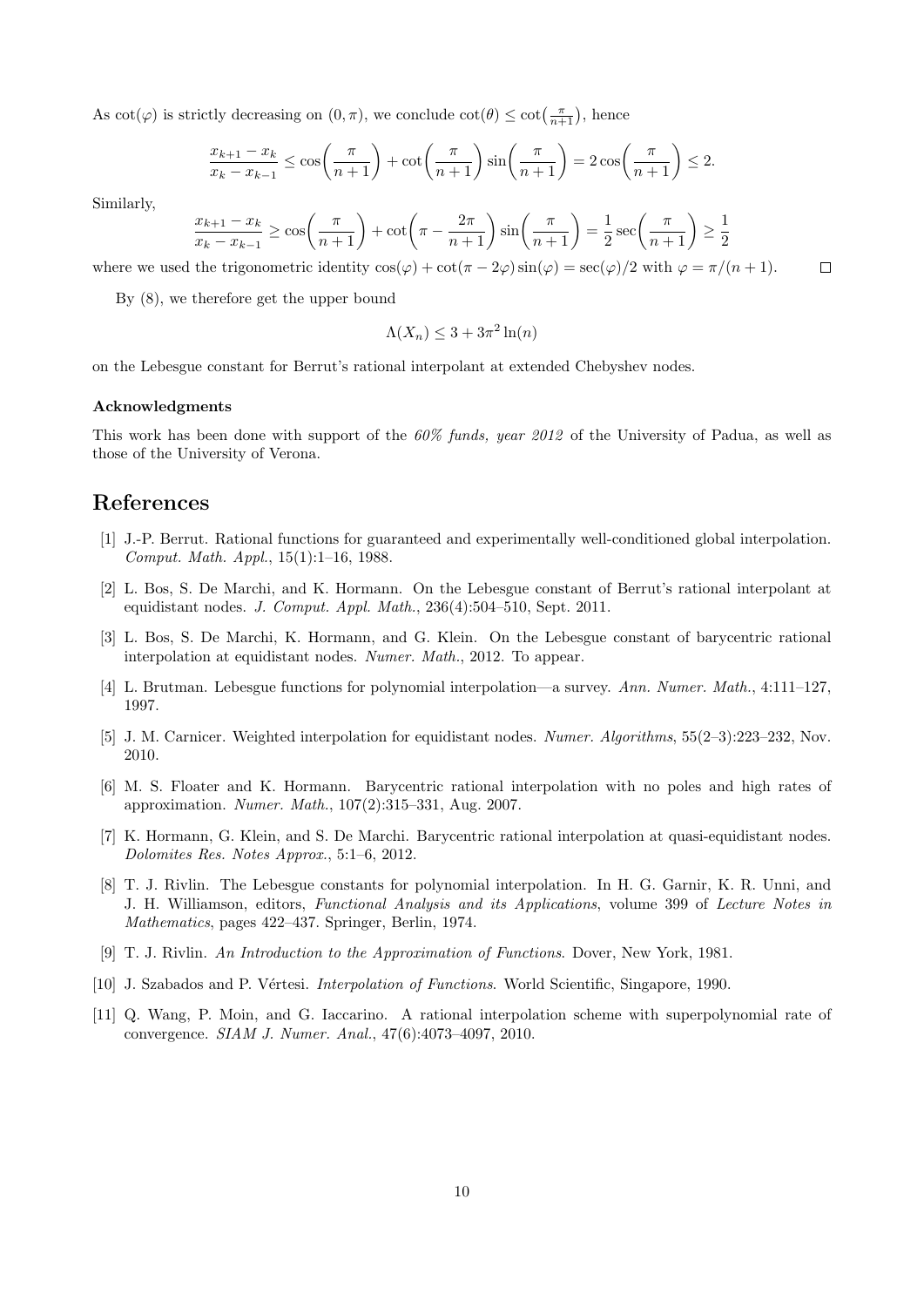## A Appendix

**Lemma A.1.** Let  $u, v, r \in \mathbb{R}$  with  $u < v$  and  $r \geq 0$ . Then,

$$
\frac{v^r}{r+1} \le \frac{1}{v-u} \int_u^v |t|^r \, dt \le v^r, \qquad \qquad \text{if} \quad 0 \le u < v, \tag{14}
$$

and

$$
\frac{v^r}{2(r+1)} \le \frac{1}{v-u} \int_u^v |t|^r \, dt \le \frac{v^r}{r+1}, \qquad \qquad \text{if} \quad u < 0 < v, \quad |u| \le |v| \,. \tag{15}
$$

*Proof.* Using the assumption  $0 \le u < v$  in (14), the two bounds can be established by noticing that

$$
\frac{1}{v-u} \int_u^v |t|^r \, dt = \frac{1}{v-u} \int_u^v t^r \, dt \le \frac{1}{v-u} \int_u^v v^r \, dt = v^r
$$

and

$$
\frac{1}{v-u}\int_u^v |t|^r dt = \frac{1}{v-u}\int_u^v t^r dt = \frac{1}{r+1}\frac{v^{r+1}-u^{r+1}}{v-u} \ge \frac{1}{r+1}\frac{v^{r+1}-v^r u}{v-u} = \frac{v^r}{r+1}.
$$

Similarly, the upper bound in (15) follows from the given conditions on  $u$  and  $v$ , because

$$
\frac{1}{v-u}\int_u^v|t|^r\,dt = \frac{1}{v-u}\bigg(\int_u^0(-t)^rdt+\int_0^vt^rdt\bigg)=\frac{1}{r+1}\frac{(-u)^{r+1}+v^{r+1}}{v-u}\leq \frac{1}{r+1}\frac{(-u)v^r+v^{r+1}}{v-u}=\frac{v^r}{r+1}.
$$

The lower bound in (15) is equivalent to

$$
\frac{(-u)^{r+1} + v^{r+1}}{v - u} \ge \frac{v^r}{2} \qquad \iff \qquad 2(-u)^{r+1} + v^{r+1} \ge (-u)v^r,
$$

which is true, since  $v \ge (-u) > 0$ .

**Lemma A.2.** Let  $a, b, c, r \in \mathbb{R}$  with  $a \leq b < c$  and  $r \geq 0$ . Then,

$$
\left(\frac{1}{c-b}\int_b^c \left|t\right|^r dt\right) \bigg/ \left(\frac{1}{c-a}\int_a^c \left|t\right|^r dt\right) \leq 2(r+1).
$$

Proof. For our convenience, let

$$
B := \frac{1}{c - b} \int_b^c |t|^r \, dt \qquad \text{and} \qquad A := \frac{1}{c - a} \int_a^c |t|^r \, dt.
$$

By Lemma A.1, we then have

$$
B \leq \begin{cases} c^r, & 0 \leq b < c, \\ c^r/(r+1), & b < 0 < c, \\ (-b)^r/(r+1), & b < 0 < c, \\ (-b)^r, & b < c \leq 0 \end{cases} \quad \text{and} \quad A \geq \begin{cases} c^r/(r+1), & 0 \leq a < c, \\ c^r/(2(r+1)), & a < 0 < c, \\ (-a)^r/(2(r+1)), & a < 0 < c, \\ (-a)^r/(r+1), & a < c \leq 0, \end{cases} \quad |a| \geq |c|,
$$

where the first two cases in both inequalities follow directly from  $(14)$  and  $(15)$ , respectively. The other two cases can be derived similarly by noticing the apparent symmetry of  $A$  and  $B$  with respect to changing the signs of  $a, b$ , and  $c$ . Combining all cases, we find

$$
\frac{e^r}{e^r/(r+1)} = r+1, \qquad 0 \le a \le b < c,
$$
\n
$$
\frac{e^r}{e^r/(2(r+1))} = 2(r+1), \qquad a < 0 \le b < c, \quad |a| \le |c|,
$$
\n
$$
\frac{B}{A} \le \begin{cases}\n\frac{e^r}{(-a)^r/(2(r+1))} \le \frac{e^r}{e^r/(2(r+1))} = 2(r+1), & a < 0 \le b < c, \quad |a| \ge |c|, \\
\frac{e^r}{e^r/(2(r+1))} = 2, & a \le b < 0 < c, \quad |b| \le |c|, \quad |a| \le |c|, \\
\frac{e^r}{(-a)^r/(2(r+1))} \le \frac{e^r/(r+1)}{e^r/(2(r+1))} = 2, & a \le b < 0 < c, \quad |b| \le |c|, \quad |a| \ge |c|, \\
\frac{(-b)^r/(r+1)}{(-a)^r/(2(r+1))} \le \frac{(-b)^r/(r+1)}{(-b)^r/(2(r+1))} = 2, & a \le b < 0 < c, \quad |b| \ge |c|, \\
\frac{(-b)^r}{(-a)^r/(r+1)} \le \frac{(-b)^r}{(-b)^r/(r+1)} = r+1, & a \le b < c \le 0,\n\end{cases}
$$

 $\Box$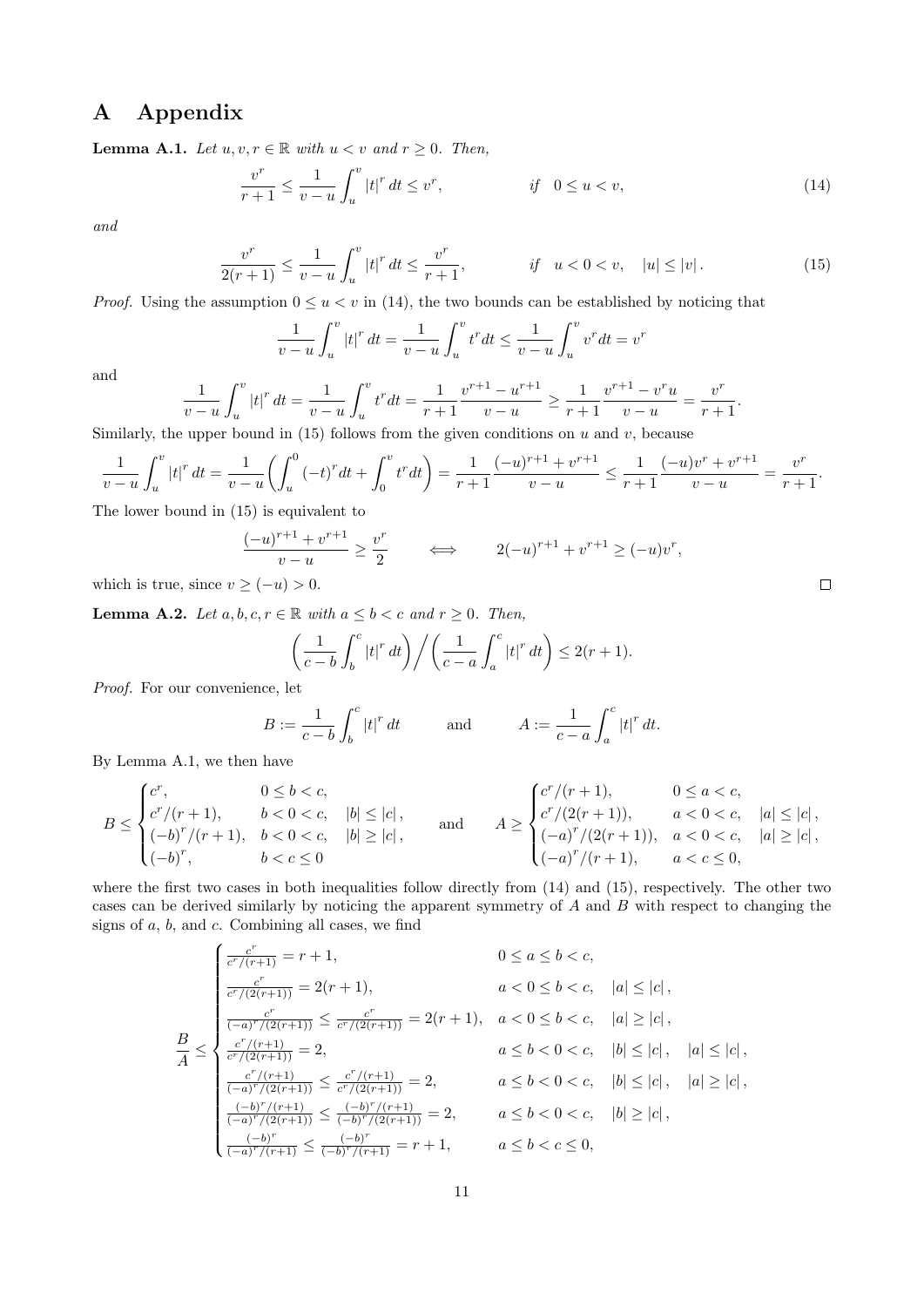where we used the fact that the conditions of the last two cases imply  $|a| \geq |b|$ , and also  $|a| \geq |c|$  in the second-last case. Note that this covers all possible cases of  $a, b, c$  with  $a \leq b < c$ , as assumed in the statement of the lemma.  $\Box$ 

**Lemma A.3.** Let  $u, v, s \in \mathbb{R}$  with  $u \geq 0$ ,  $v \geq 0$ , and  $s \geq 1$ . Then,

$$
(u+2v)^s - u^s \le 2^s ((u+v)^s - u^s).
$$

*Proof.* Let us fix  $v \geq 0$  and consider the function  $f(u) = (u + 2v)^s - u^s$ . It follows from the assumption  $s-1 \geq 0$  that  $f'(u) = s((u+2v)^{s-1} - u^{s-1}) \geq 0$  for  $u \geq 0$ . Hence,  $f(u)$  is increasing, and so

$$
(u+2v)^s - u^s = f(u) \le f(2u) = (2u+2v)^s - (2u)^s = 2^s((u+v)^s - u^s).
$$

**Lemma A.4.** Let  $a, b, r \in \mathbb{R}$  with  $b > 0$ , and  $r \geq 0$ . Then,

$$
3^{-(r+1)} \le \int_{a}^{a+b} |t|^r \, dt \bigg/ \int_{a-b}^{a} |t|^r \, dt \le 3^{r+1}.\tag{16}
$$

 $\Box$ 

*Proof.* Substituting  $t$  with  $-s$  in both integral gives

$$
\int_{a}^{a+b} |t|^r dt = \int_{(-a)}^{-(a+b)} |-s|^r (-ds) = \int_{(-a)-b}^{(-a)} |s|^r ds
$$

and

$$
\int_{a-b}^{a} |t|^r dt = \int_{-(a-b)}^{(-a)} |-s|^r (-ds) = \int_{(-a)}^{(-a)+b} |s|^r ds,
$$

and as the bounds in (16) are symmetric with respect to multiplicative inversion, we can assume without loss of generality that  $a \geq 0$ .

We first consider the case  $a \geq b$ , so that  $0 \leq a - b < a < a + b$  and

$$
\int_{a}^{a+b} |t|^r dt \bigg/ \int_{a-b}^{a} |t|^r dt = \int_{a}^{a+b} t^r dt \bigg/ \int_{a-b}^{a} t^r dt = \frac{(a+b)^{r+1} - a^{r+1}}{a^{r+1} - (a-b)^{r+1}}.
$$

The upper bound in (16) then follows from Lemma A.3 with  $u = a - b$ ,  $v = b$ , and  $s = r + 1$ , because

$$
(a+b)^{r+1} - (a-b)^{r+1} \le 2^{r+1}(a^{r+1} - (a-b)^{r+1})
$$
  
\n
$$
(a+b)^{r+1} \le 2^{r+1}a^{r+1} - 2^{r+1}(a-b)^{r+1} + (a-b)^{r+1}
$$
  
\n
$$
(a+b)^{r+1} - a^{r+1} \le (2^{r+1} - 1)(a^{r+1} - (a-b)^{r+1})
$$
  
\n
$$
\implies \frac{(a+b)^{r+1} - a^{r+1}}{a^{r+1} - (a-b)^{r+1}} \le 2^{r+1} - 1 \le 3^{r+1}.
$$

For the lower bound, notice that the convexity of  $f(u) = u^{r+1}$  for  $u \ge 0$  and  $r \ge 0$  implies

$$
\frac{1}{2}(a-b)^{r+1} + \frac{1}{2}(a+b)^{r+1} \ge \left(\frac{1}{2}(a-b) + \frac{1}{2}(a+b)\right)^{r+1} = a^{r+1}
$$
  
\n
$$
(a+b)^{r+1} - a^{r+1} \ge a^{r+1} - (a-b)^{r+1}
$$
  
\n
$$
\implies \frac{(a+b)^{r+1} - a^{r+1}}{a^{r+1} - (a-b)^{r+1}} \ge 1 \ge 3^{-(r+1)}.
$$

In the second case with  $0 \le a < b$  we have

$$
\int_{a}^{a+b} |t|^r dt \bigg/ \int_{a-b}^{a} |t|^r dt = \int_{a}^{a+b} t^r dt \bigg/ \bigg( \int_{a-b}^{0} (-t)^r dt + \int_{0}^{a} t^r dt \bigg) = \frac{(a+b)^{r+1} - a^{r+1}}{a^{r+1} + (b-a)^{r+1}}.
$$